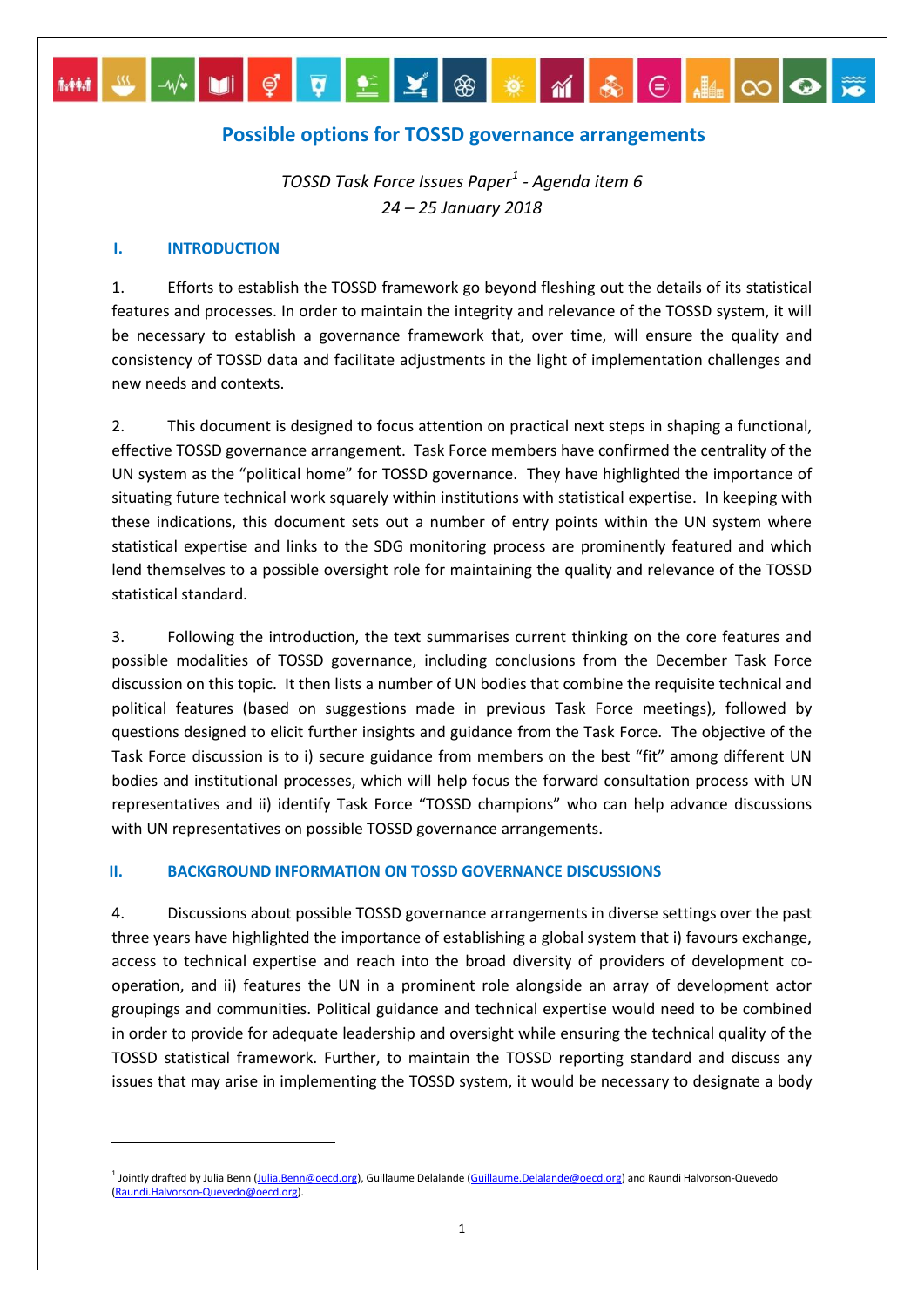that engages with reporters/data centre staff and convenes meetings to discuss topics of concern and updates.

5. In December, TOSSD Task Force members held a first discussion on possible TOSSD governance arrangements. There was strong support for situating the "political home" of TOSSD within the United Nations system and designating the OECD as the main "implementer" of the system e.g. the institution in charge of collecting, aggregating and presenting TOSSD data drawing on regional data collection "hubs" to which different provider countries would report. The following governance architecture was proposed<sup>2</sup>:

- A high-level, political "general assembly"-like forum or gathering within the UN system that would meet when necessary/appropriate e.g. to take decisions on major changes to the TOSSD framework; to endorse significant changes to the Reporting Instructions; to negotiate key partnerships within and beyond the UN system to allow for efficient transmission of TOSSD data and analysis to other parts of the UN system (including SDG monitoring processes); to provide strategic direction to the Steering-cum-technical Committee (see below) and mandate specific work by this Committee to be carried out in furtherance of international commitments and/or needs; to review quality assessments of TOSSD data and if needed to mandate work to improve data quality;
- A Steering-cum-technical Committee composed of a limited number of members representing all stakeholder groups (e.g. the statistical and development communities, Northern and Southern countries, emerging and traditional provider countries, lead multilateral institutions and development banks), to provide direction and feedback on technical issues;
- A Secretariat supporting the organisation of the meetings of the general assembly and the work of the Steering Committee in operationalising TOSSD and maintaining the statistical framework.

# **III. POSSIBLE OPTIONS FOR A UN "HOME" FOR TOSSD GOVERNANCE**

**.** 

6. The two UN bodies that would seem to align well with the statistical and political needs of the TOSSD governance framework are the United Nations Statistical Commission (UNSC) and the UN Economic and Social Council (ECOSOC). The following bullets briefly describe how their remit "fits" with TOSSD governance.

 The **United Nations Statistical Commission** (UNSC) promotes international statistical standards and, in that regard, plays a role in evaluating and vetting standards. However, it is not involved in follow-up implementation activities. The UNSC has created two subsidiary bodies in connection with efforts to establish a monitoring framework for the SDGs (the Inter-Agency Expert Group on SDGs or the IAEG-SDG) and to harness the data revolution to achieve the SDGs (the Global Partnership for Sustainable Development Data or GPSDD). Could either of these subsidiary bodies be associated with TOSSD governance? Could a new subsidiary body be proposed for TOSSD? Might informal meetings of the TOSSD Steering

 $^2$  Members also identified a "technical group" working alongside the Secretariat. This has not been retained in view of cost and efficiency considerations.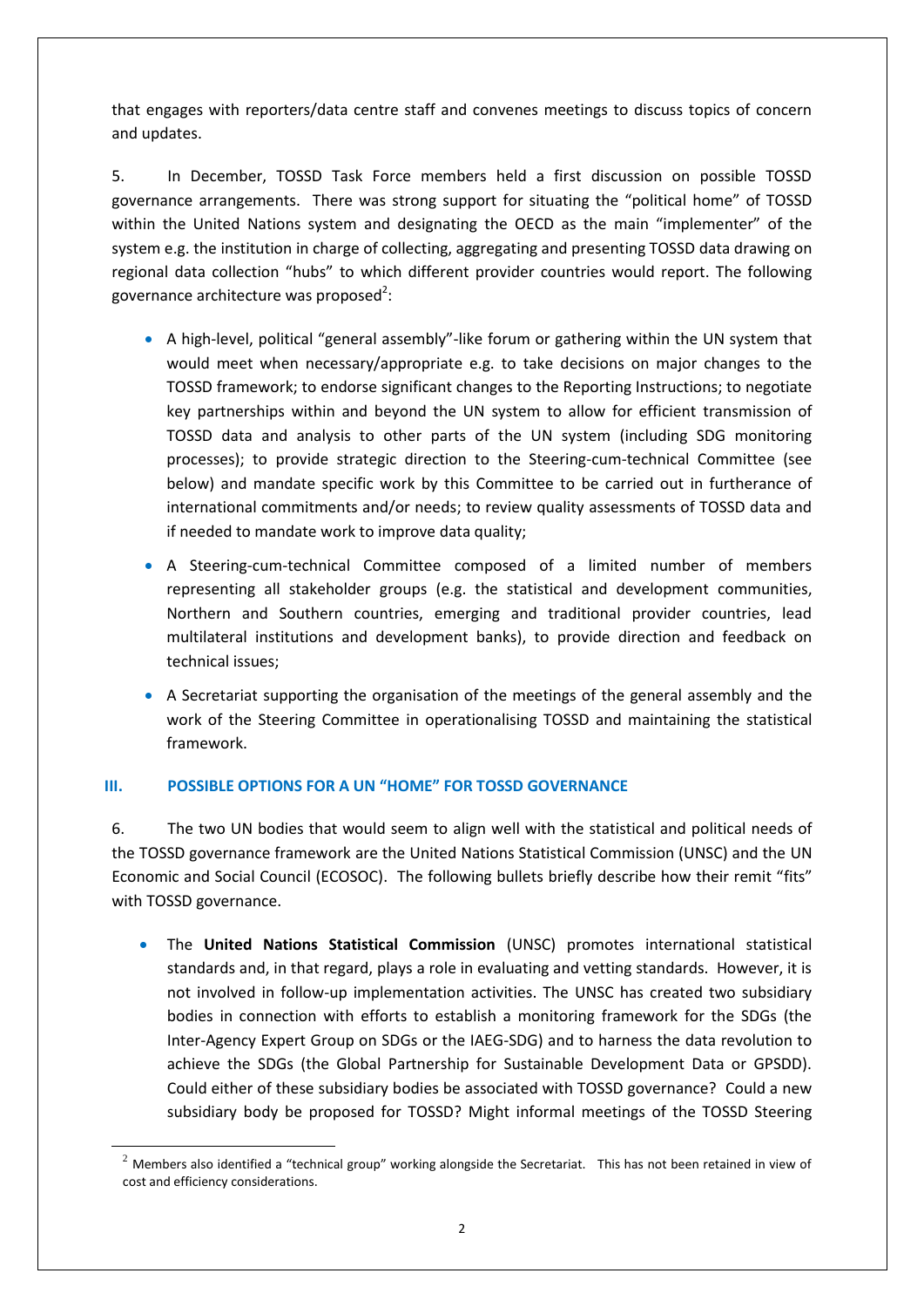Committee take place on the margins of UNSC annual meetings to facilitate active engagement by international statistical experts in maintaining the TOSSD standard?

 The **UN Economic and Social Council (ECOSOC)** is an important decision-making organ of the UN system to which many UN bodies have operational and political linkages. ECOSOC's Annual Ministerial Review and Development Co-operation Forum (DCF) ensure a comprehensive, qualitative review of progress in implementing the SDGs, and its Committee for Development Policy (CDP) advises ECOSOC on i) a wide array of emerging economic, social and environmental issues that are relevant to the Sustainable Development Agenda and ii) ways of strengthening international development co-operation in that regard. Would it be appropriate and possible i) for a link with ECOSOC to be established e.g. have ECOSOC endorse the TOSSD statistical standard, and ii) to explore the scope for linking TOSSD governance with the DCF or CDP?

7. Two other UN bodies that would seem relevant to consider in this context are the United Nations Conference on Trade and Development (UNCTAD) and the statistical bodies of the United Nations Regional Commissions. In any case, they could be potential data hubs and possible partners with OECD regarding implementation of the TOSSD statistical framework.

- The **United Nations Conference on Trade and Development** (UNCTAD) is the principal organ of the United Nations General Assembly dealing with trade, finance, investment, technology and development issues in developing countries. UNCTAD tracks and analyses international trade and investment flows and related policy issues and has operative linkages with the South-South development co-operation community. UNCTAD has a large statistical footprint in terms of collecting data in its areas of focus and strengthening statistical capacity in developing countries.
- The **United Nations Regional Commissions' statistical bodies** have actively engaged in work to monitor progress towards SDG targets through co-ordination and methodological work. For example, the statistical body for the UN's Economic Commission for Europe (UNECE), the Conference of European Statisticians (CES), has developed a roadmap for setting up reporting on SDGs in the UNECE region, established guidance on measuring sustainable development and promoted capacity-building for reporting on SDG progress. The Statistical Conference of the Americas of UN Economic Commission for Latin America and the Caribbean (ECLAC) and its Statistical coordination group for 2030 Agenda in Latin America and the Caribbean is coordinating the process of preparing and implementing regional indicators and fostering relevant statistical capacity building in the region. Given that these bodies have direct links with national statisticians, could they be suitable as reference bodies for example with a seat in the TOSSD Steering-cum-technical committee of the TOSSD statistical framework?